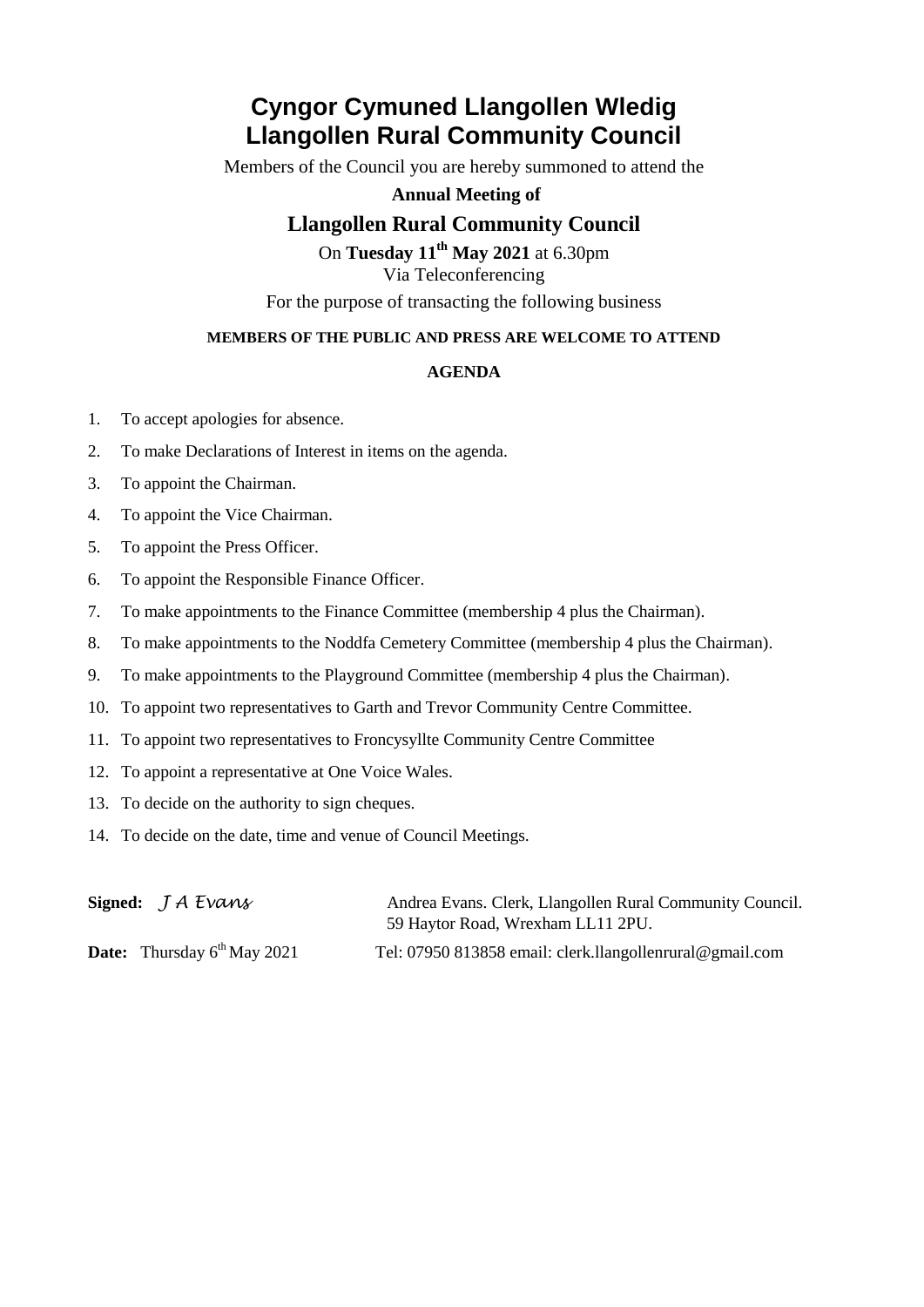# **Cyngor Cymuned Llangollen Wledig Llangollen Rural Community Council**

Members of the Council you are hereby summoned to attend a meeting of

## **Llangollen Rural Community Council**

On **Tuesday 11th May 2021** at 7.00pm

Via Teleconferencing

For the purpose of transacting the following business

#### **MEMBERS OF THE PUBLIC AND PRESS ARE WELCOME TO ATTEND E-mail the Clerk for details on how to gain access to the meeting**

#### **AGENDA**

- 1. To accept apologies for absence.
- 2. To confirm and sign the minutes as a true record of the last meeting.
- 3. To record declarations of interest from members in any item to be discussed.
- 4. To allow public participation.
- 5. To receive the Police report.
- 6. To receive an update on the Community Agent's scheme.
- 7. To consider written applications for the office of Councillor and to Co-opt a candidate to fill an existing vacancy.
- 8. To receive an update from the Clerk on the work log and decide on any further action.
- 9. To consider planning applications.
	- **P/2021/0269** Two storey rear extension **Woodbank Cottage, Pontcysyllte, Wrexham**
	- **P/2021/0272 –** Listed building consent for two storey rear extension **- Woodbank Cottage, Pontcysyllte, Wrexham**
	- **P/2021/0310 –** First floor front extension **– 4 Tir Griffin Close, Garth, Trevor**

**P/2021/0344 –** Outline application (all matters reserved) for 1 dwelling **– Land Opposite Llwybr Y Garth, Yr Ochr, Froncysyllte**

**P/2021/0345 –** Single storey rear extension **– Llety, Froncysyllte, Wrexham**

For information (Approved by WCBC):

**P/2020/0896 –** Two storey rear extension – **Tyno Isa, Garth Road, Garth, Wrexham**

**P/2021/0010 –** Conversion and external loft space in existing domestic garage to create annexe – **Bryntirion, Pen Y Graig, Quarry Road, Froncysyllte**

- 10. To receive a correspondence update from the Clerk.
- 11. To consider and decide on re-adopting the following policies: Financial Regulations; Standing Orders: Terms of Reference; Code of Conduct Policy; Risk Assessment Policy; Investment Strategy; Data Protection Policy; Freedom of Information Policy; Social Media Policy; Complaints Policy; and Mileage and Subsistence Policy.
- 12. To receive an update from the Boer War Memorial Working Group and decide on any further action.
- 13. To consider and decide on the planting of the community planters.
- 14. To receive an update on litter picking.
- 15. To receive a financial update from the Clerk and authorise payments to be made.